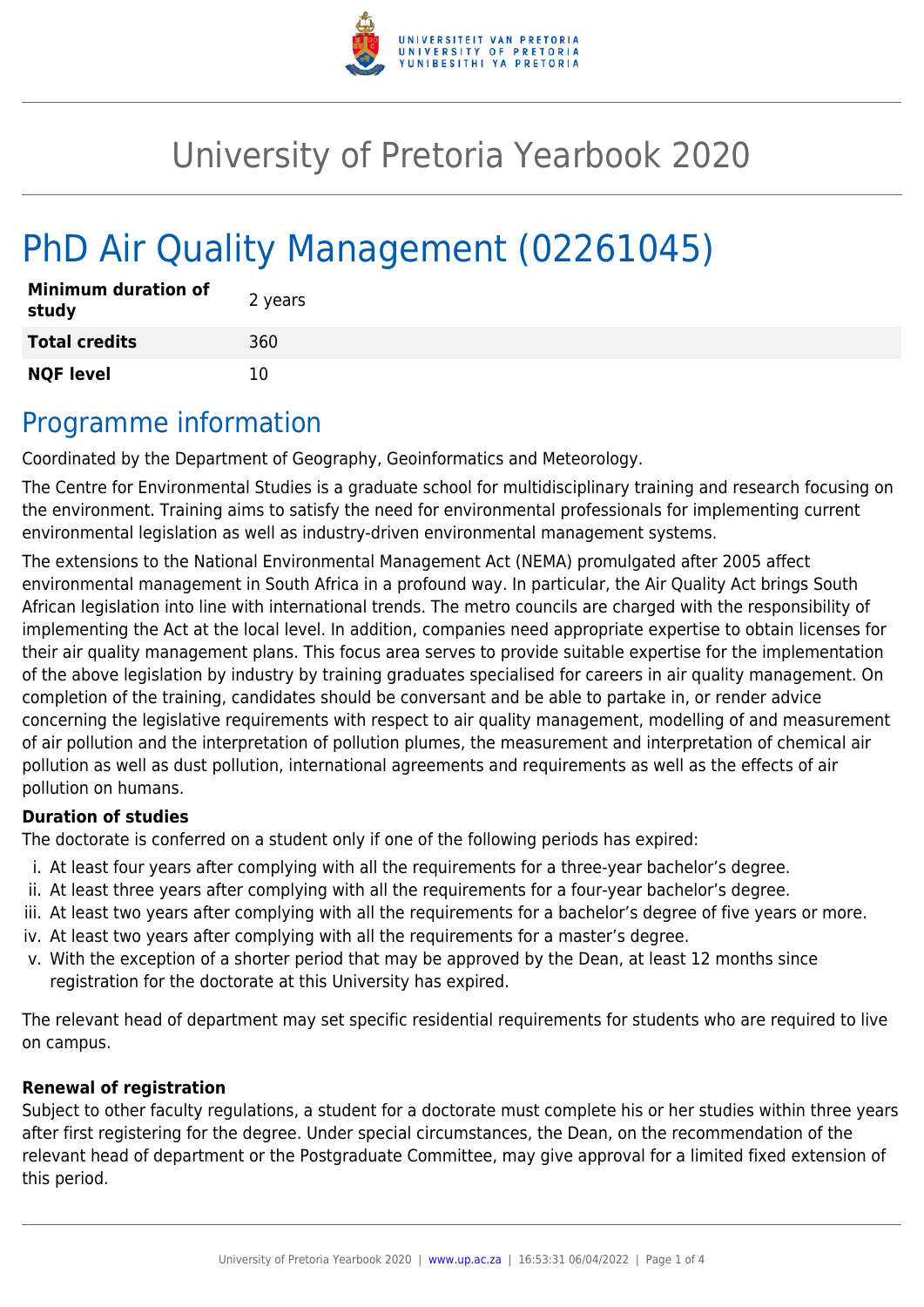

#### **Curriculum**

The curriculum for the PhD degree consists of the following:

- i. Theoretical knowledge of the major subject/s and such additional modules as may be prescribed.
- ii. A thesis.

#### **General**

Candidates are required to familiarise themselves with the General Regulations regarding the maximum duration of study and the requirements to submit an article/s for publication.

### Admission requirements

- MSc (Air Quality Management) or an equivalent degree
- Applicants need to prove that they published one research paper in an open scientific literature (i.e. peerreviewed professional research journals)
- At least a final grade point average of 65% for the preceding degree.
- SAQA evaluation compulsory. (NQF level 9 required)

## Examinations and pass requirements

- i. Consult the General Regulations that apply to the calculation of marks.
- ii. In order to obtain the PhD degree the candidate must:
- pass the examinations and the prescribed modules, as determined in the study programme;
- pass the thesis; and
- pass the final examination on the thesis and general subject knowledge.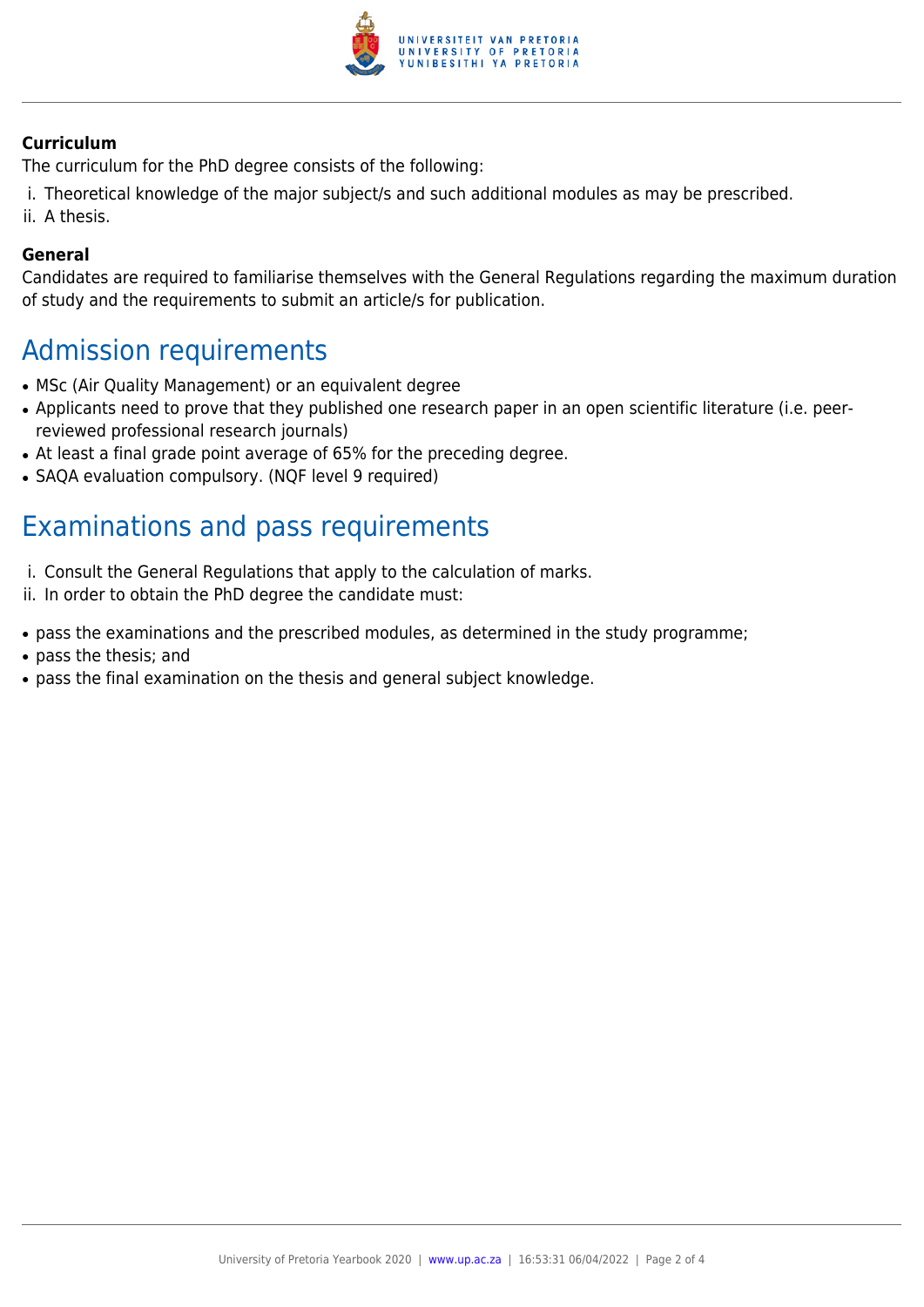

# Curriculum: Year 1

**Minimum credits: 360**

### **Core modules**

### **Thesis: Air quality management 998 (ENV 998)**

| <b>Module credits</b>         | 360.00                                   |
|-------------------------------|------------------------------------------|
| <b>Prerequisites</b>          | No prerequisites.                        |
| <b>Language of tuition</b>    | Module is presented in English           |
| <b>Department</b>             | Geography Geoinformatics and Meteorology |
| <b>Period of presentation</b> | Year                                     |